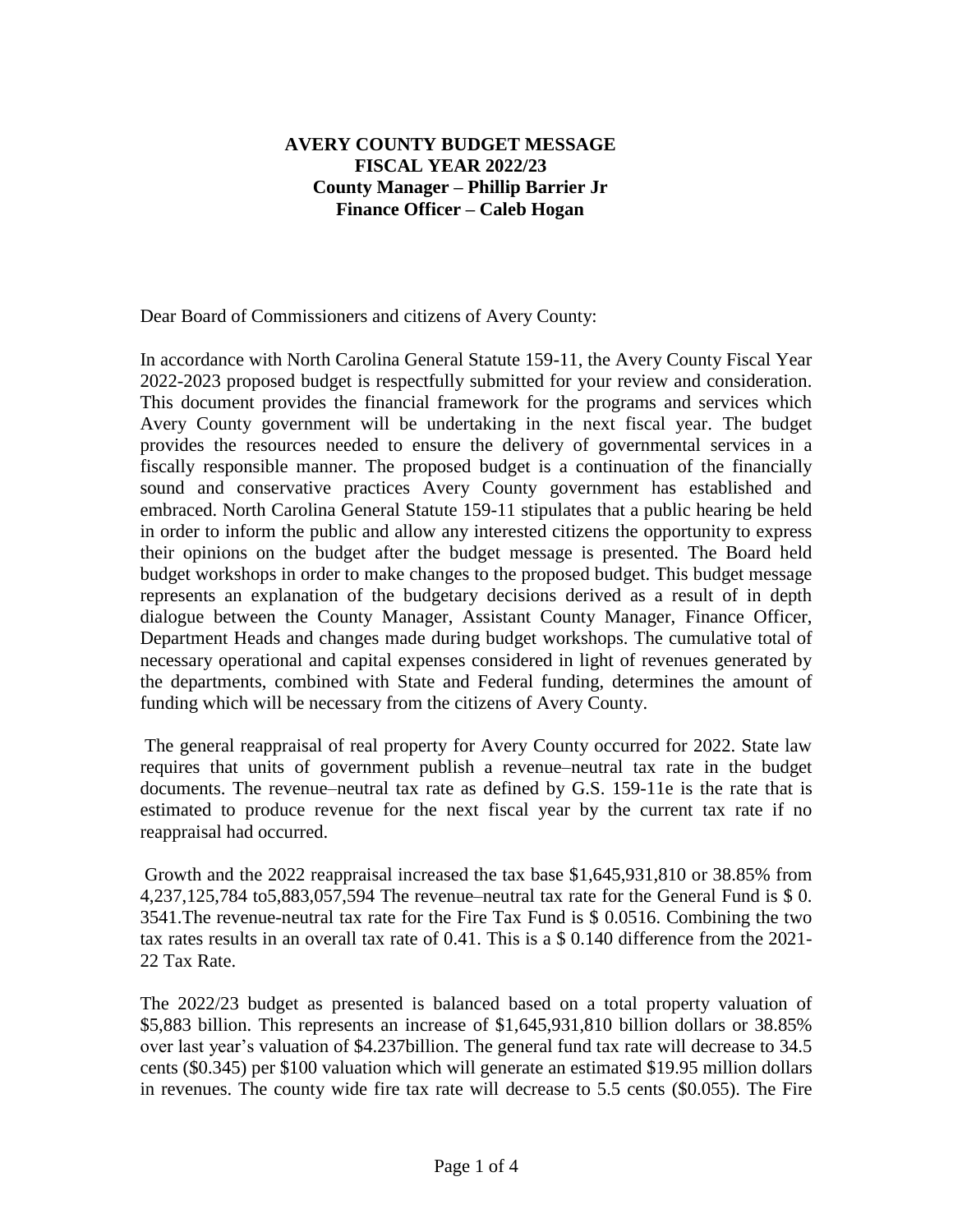Commission and volunteer fire departments will receive an estimated \$3.1 million dollars in revenue.

**The combination of these two rates results in an overall tax rate of 40 cents (\$0.4000) for the 2022/2023 fiscal year**. This rate is a decrease from the revenue-neutral tax rate and a 15 cent decrease from the last fiscal year.

# **GENERAL FUND**

### *Expenses*

The total General Fund Budget is set at \$32.4 million. This is a 3.08% increase from the 2021/22 fiscal year.

General Government is decreasing \$204,866. The decrease is primarily attributed to a commitment to purchase major capital expenditures using other available funding. Planned capital expenditures includes vehicle rotation for the Sheriff's Office and a new EMS ambulance. The county continues to take a "proactive approach" with buildings, general maintenance, and capital service needs.

Public Safety is increasing \$644,786. The increase is mainly due to the commitment to our greatest asset our employees, and the increase in fuel costs.

Transportation is increasing \$108,630. The increase is due to a new vehicle purchase and the increased cost of fuel.

Environmental Protection is increasing \$130,457 due primarily to the increase of tonnage now collected through the Solid Waste Department, and the cost of fuel.

Economic and Physical Development is increasing \$37,218. The increase is primarily due to operating expenses.

Funding for Human Services is increasing \$403,292. The increase is primarily due to new methods of the state Medicaid programs, and extended hours in the Veteran's office.

Cultural and Recreation is increasing \$47,783. The primary reason is increased maintenance for the Parks and Recreation department, continued funding for the Mountain Alliance youth program, and continued funding for the Avery County Fair.

Education is increasing \$71,990. The primary reason is the operational cost increase for our school system.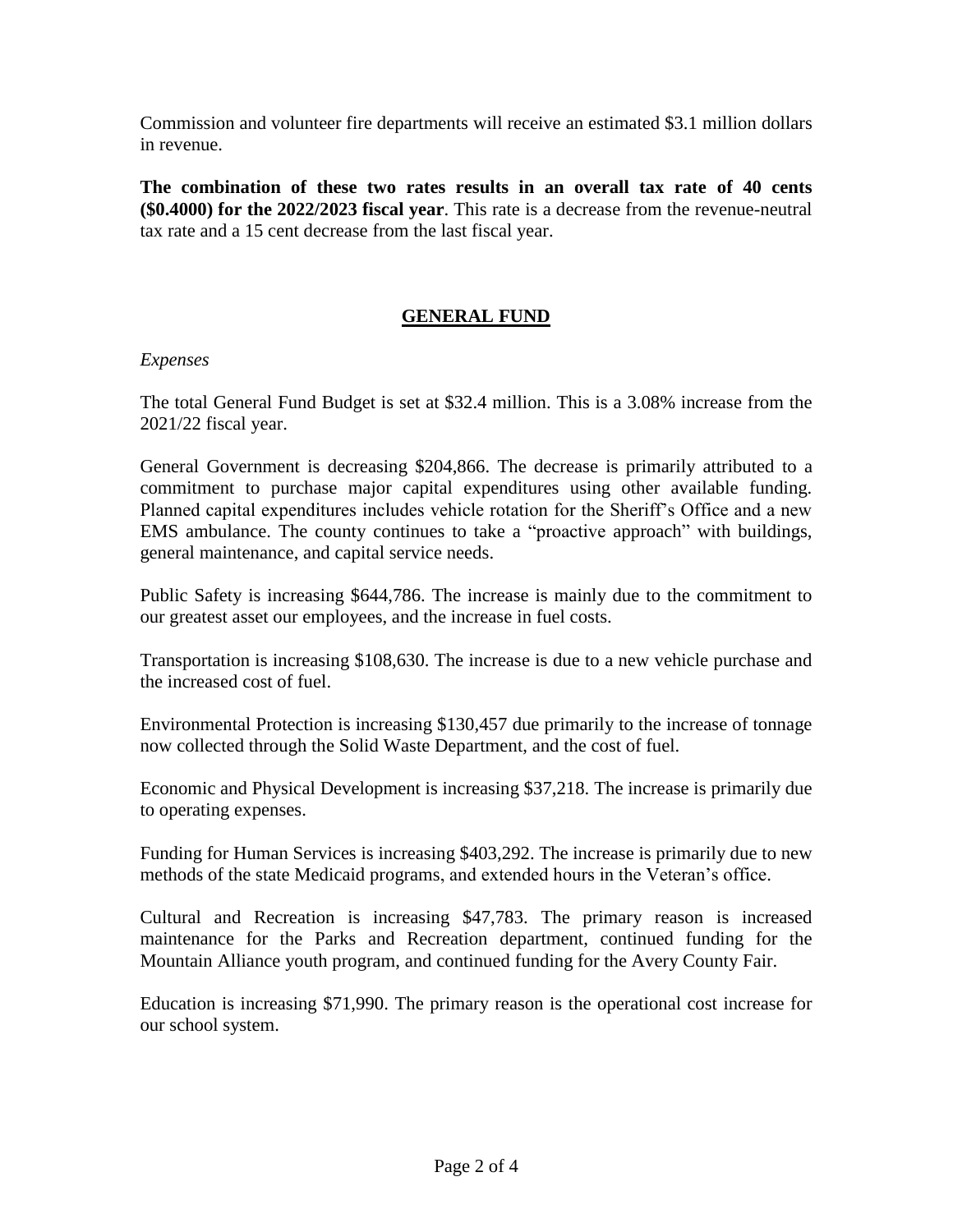Public Safety is the largest expenditure for the County consuming 31% of the total budget. Education and the associated debt service is the next largest expenditure at 23%. Human Services is third largest at 18% while all other County functions total 28%.

### *Revenue*

Property tax revenue is projected to decrease \$50,000 or 0.25% from last fiscal year. The decrease is due to the commitment to all taxpayers to keep our tax rate below revenue neutral.

Local Option Sales Taxes are projected to increase \$640,530. Sales tax was estimated to decrease the last two fiscal years due to the COVID 19, but we are now experiencing growth in our economy.

Other Taxes and Licenses are projected to increase \$120,000 mainly due to the increase in real estate sales.

Intergovernmental revenues are projected to increase \$87,245 thousand dollars primarily due to increased state and federal payments.

Licenses and Permits are projected to increase \$61,000 over last fiscal year.

Sales and Services are projected to increase \$35,113 primarily due to increase in revenue in EMS fees.

Investment Earnings and Other Income are projected to stay the same due to lower forecasted investment income.

Property tax revenue will generate 62% of the County's revenue, followed by sales taxes at 19%, intergovernmental transfers at 8%, sales and services at 7%, fund balance appropriation at 0% and all others at 4%.

## **OTHER FUNDS**

*Fire Tax Fund*

The Fire Tax Fund budget for the 2022/23 fiscal year is \$3.1 million dollars or \$225,000 more than last fiscal year.

*E911 Fund*

The E911 Fund budget for fiscal year 2022/23 is \$207,676. This is an increase of \$29,381 from the prior fiscal year.

Re*valuation Fund*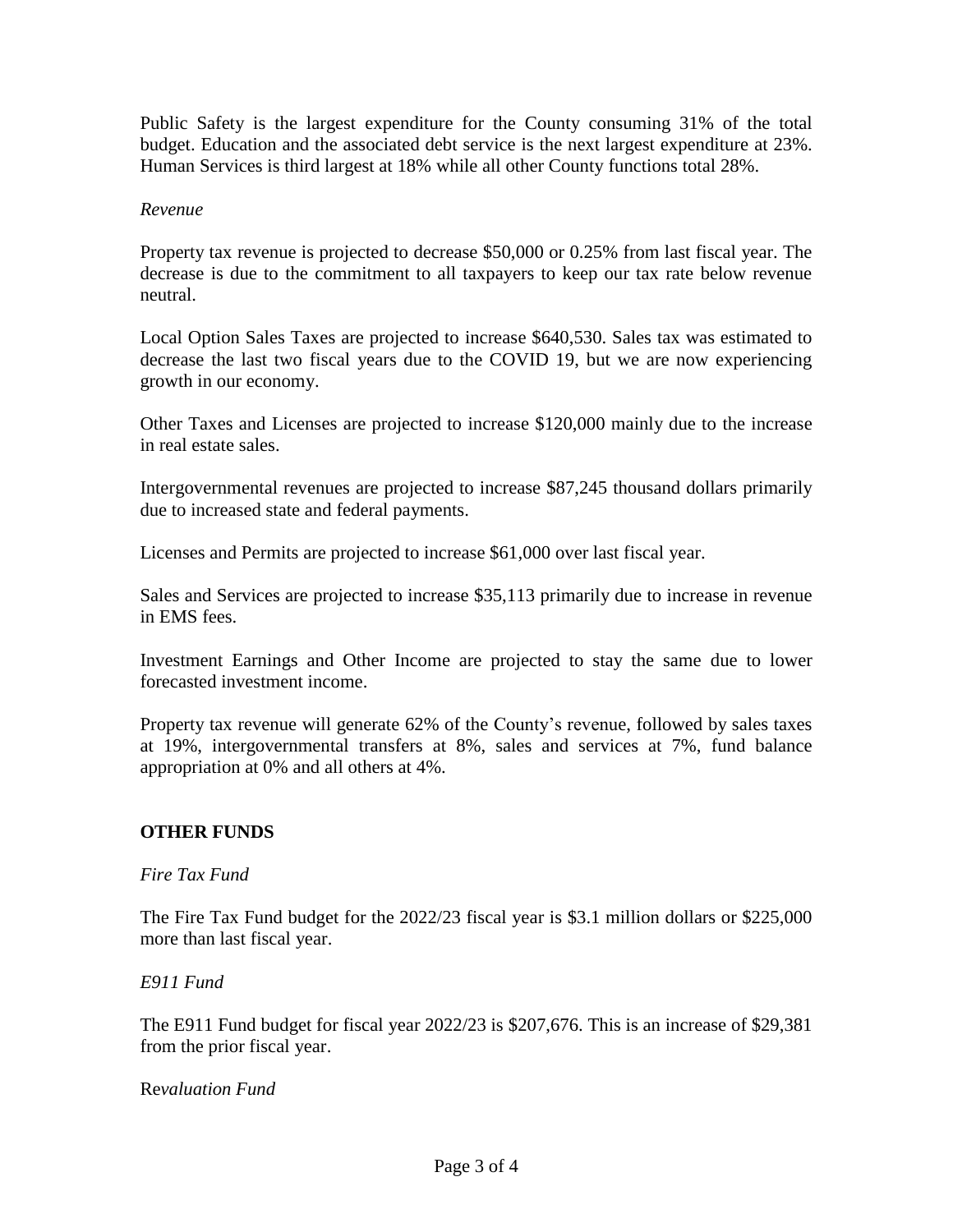The Revaluation Fund budget is \$152,955 for the fiscal year 2022/23. Avery County budgets annually for the mandatory revaluation. It should be noted that the County performs an in-house revaluation using existing staff as opposed to contracting this service out. January 2026 will be our next effective date for revaluation.

# **FINANCIAL STABILITY**

Avery County is proud to report that the county fund balance exceeds the state requirements. This amount provides great financial stability and coverage in the event a catastrophic event was to strike the county. The County must have the financial resources available to address unknown and unexpected situations that could cripple our community, if we are found unprepared.

# **CAPITAL PROJECTS**

Over the past several years, Avery County has developed and adhered to a financial plan designed to promote a "pay-as-you-go" capital philosophy. As a result of this philosophy, the county has funded and completed the Agricultural Center, the Avery Community Center, the County Recreation Pool, the purchase of property for the new DSS building, and the new classroom addition of Avery County High School. As a result of proper capital planning the use of lottery funds, and the use of some fund balance Avery County has been able to avoid any tax rate increase for the construction of any of these capital projects.

The only current major capital project is:

## **High School Addition & Renovation**

 Start fall 2019 Finish Spring 2022 Estimated Cost - \$20, 296,000

With funding from the State budget grants Avery County will be renovating and building an addition for a new DSS building and building a much needed Probation and Parole office.

Future proposed capital projects is the additional development of the recreation property.

## **OVERVIEW**

The attached 2022/23 FY Budget Ordinance for Avery County contains the detailed break down of anticipated revenues and expenses for the year to end June 30, 2023. This Ordinance is respectfully presented for adoption this 6th day of June 2022.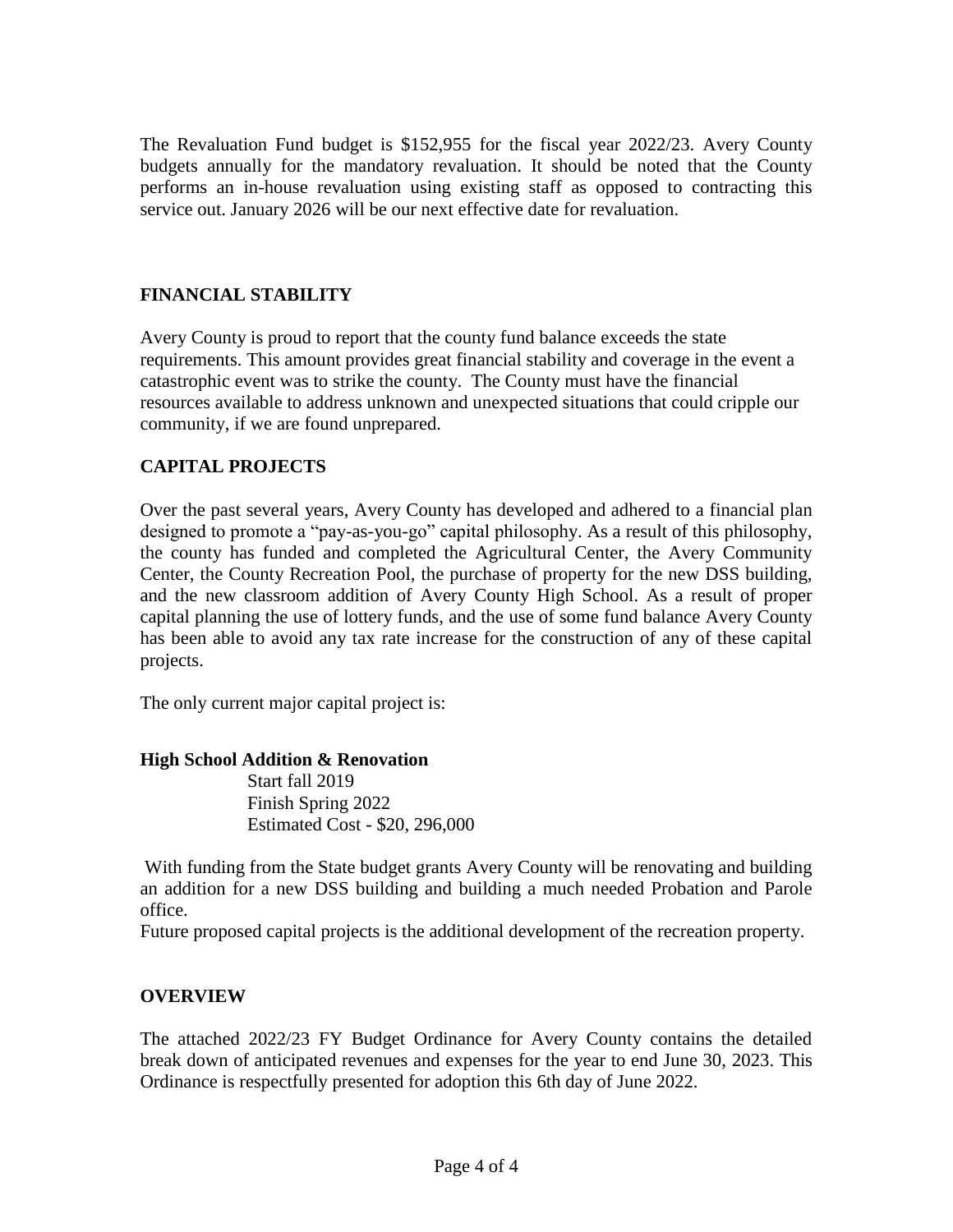Be it ordained by the Board of Commissioners of Avery County, North Carolina:

### SECTION 1:

The following amounts are hereby appropriated in the General Fund for the operation of Avery County Government and its activities for the fiscal year beginning July 1, 2022 and ending June 30, 2023, in accordance with the chart of accounts heretofore established for this County:

| <b>General Government</b>                       | 4,284,677  |
|-------------------------------------------------|------------|
| <b>Public Safety</b>                            | 10,043,432 |
| Transportation                                  | 1,043,500  |
| <b>Environmental Protection</b>                 | 2,532,367  |
| Economic & Physical Development                 | 449,434    |
| <b>Human Services</b>                           | 5,839,393  |
| Cultural & Recreational                         | 702,170    |
| Education                                       | 5,979,773  |
| <b>General Fund Debt Service</b>                | 1,342,222  |
| <b>Transfer to Revaluation Fund</b>             | 150,359    |
| Transfer to High School Renovation Project Fund |            |
| Transfer to Component Unit (Airport)            | 64,560     |
| <b>Total Appropriations</b>                     | 32,431,887 |
|                                                 |            |

### SECTION 2:

It is estimated that the following revenues will be available in the General Fund for the fiscal year beginning July 1, 2022 and ending June 30, 2023:

| Ad Valorem Taxes                  | 19,941,000 |
|-----------------------------------|------------|
| <b>Local Option Sales Tax</b>     | 6,280,530  |
| Other Taxes & Licenses            | 750,000    |
| Unrestricted Intergovernmental    | 210,402    |
| Restricted Intergovernmental      | 2,560,355  |
| Licenses & Permits                | 402,500    |
| Sales & Services                  | 2,135,100  |
| <b>Investment Earnings</b>        | 30,000     |
| Other Income                      | 122,000    |
| <b>Fund Balance Appropriation</b> |            |
| <b>Total Estimated Revenues</b>   | 32,431,887 |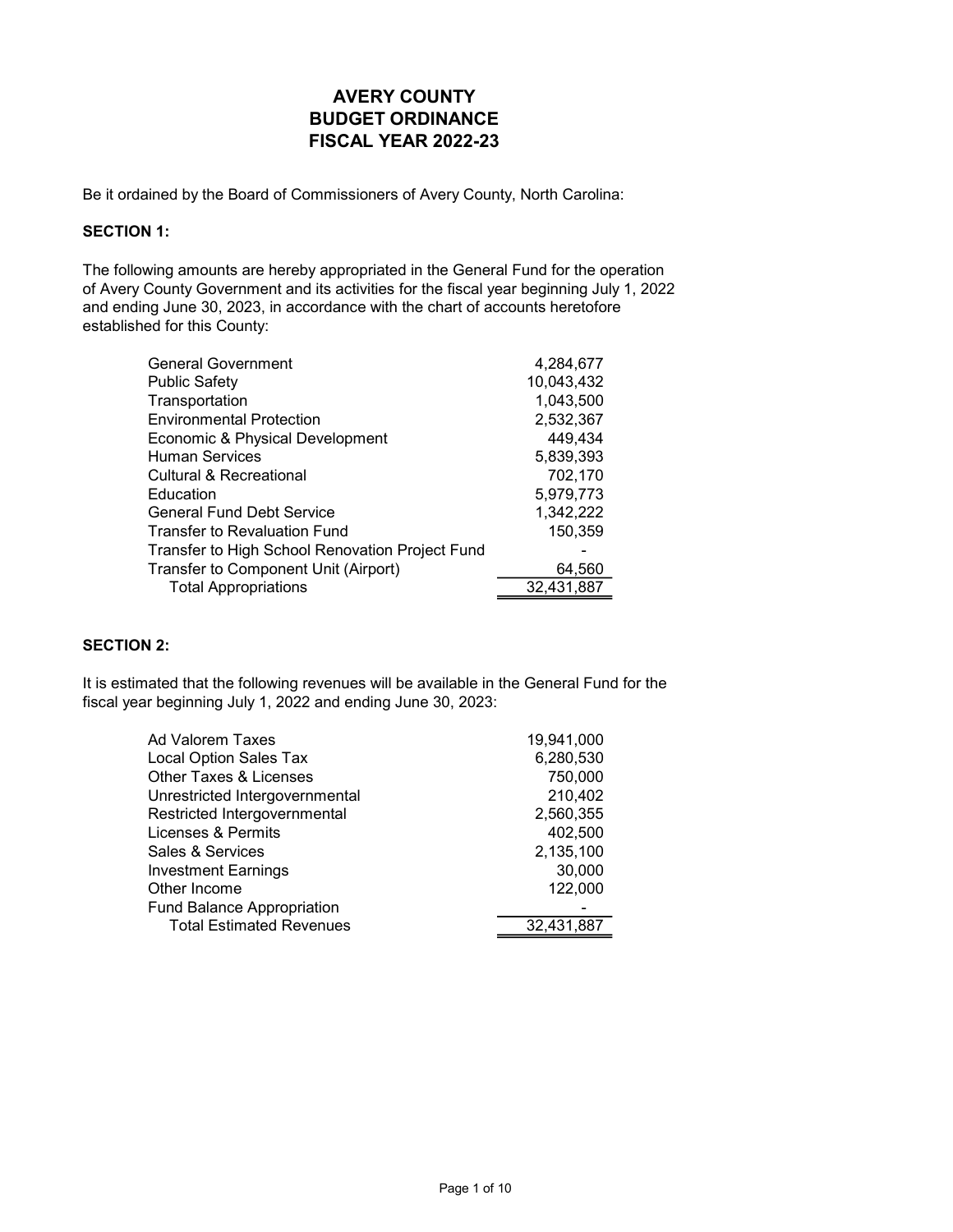#### SECTION 3:

The following amounts are hereby appropriated in the 911 Emergency Telephone System Fund for the operation of the system for the fiscal year beginning July 1, 2022 and ending June 30, 2023:

| Addressing & Data Provisioning | -       |
|--------------------------------|---------|
| <b>Operating Expenses</b>      | 152.676 |
| Capital                        | 55,000  |
| <b>Total Appropriations</b>    | 207.676 |

### SECTION 4:

It is estimated that the following revenues will be available in the 911 Emergency Telephone System Fund for the fiscal year beginning July 1, 2022 and ending June 30, 2023:

| 911 Charges                       | 125.844 |
|-----------------------------------|---------|
| Interest on Investments           | 375     |
| <b>Fund Balance Appropriation</b> | 81.457  |
| <b>Total Estimated Revenues</b>   | 207.676 |

### SECTION 5:

The following amounts are hereby appropriated in the Fire Districts Fund for the operation of fire protection services for the fiscal year beginning July 1, 2022 and ending June 30, 2023, in accordance with the chart of accounts heretofore established for this County:

| 8,275     |
|-----------|
| 72,373    |
| 72,638    |
| 172,240   |
| 85,622    |
| 53.266    |
| 94,710    |
| 68,508    |
| 73,233    |
| 45,121    |
| 62.276    |
| 2.185.618 |
| 35.286    |
| 72,334    |
| 3,101,500 |
|           |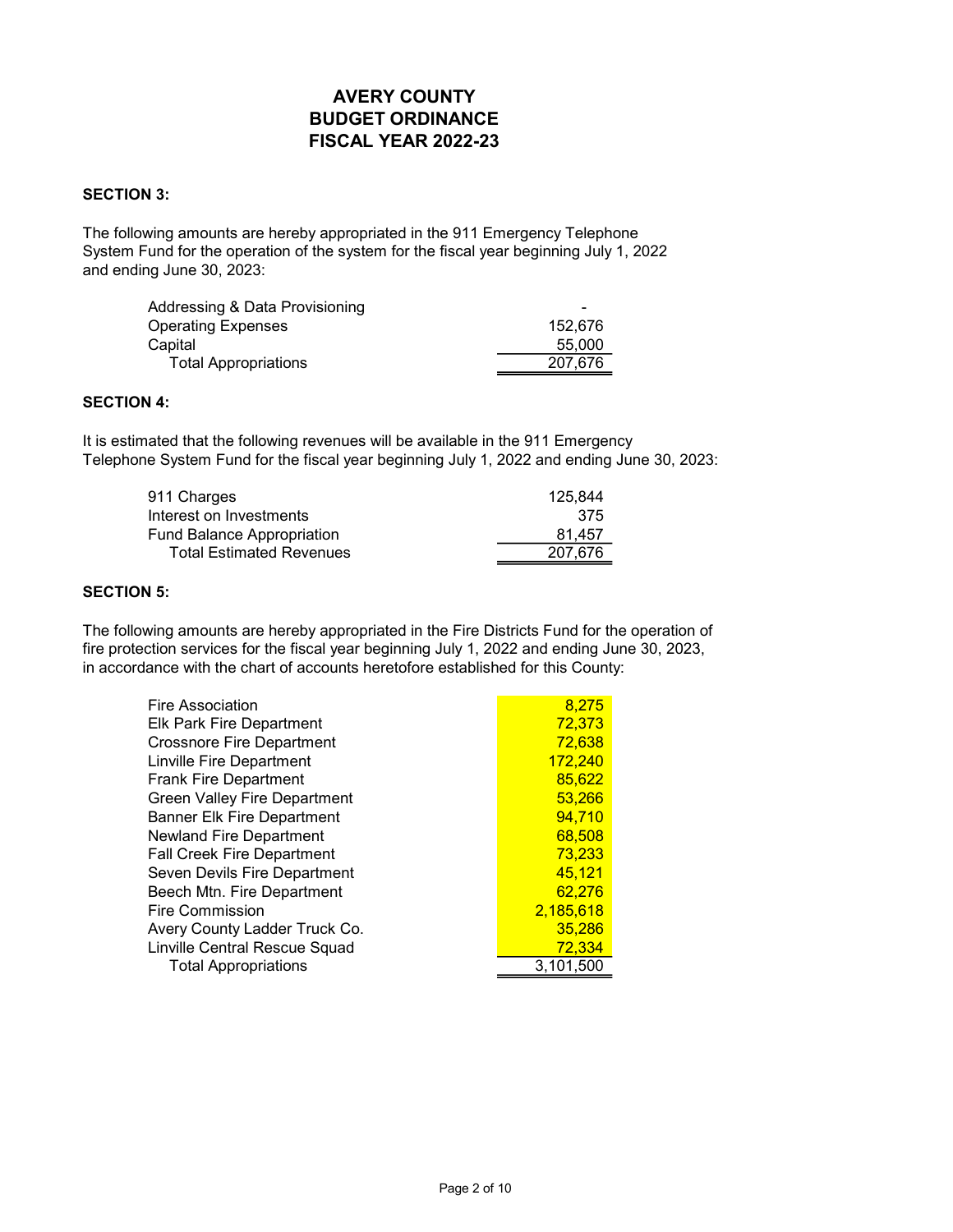### SECTION 6:

It is estimated that the following revenues will be available in the Fire Districts Fund for the fiscal year beginning July 1, 2022 and ending June 30, 2023:

| Fire Tax Levy Revenue             | 3.101.500                |
|-----------------------------------|--------------------------|
| <b>Transfer From General Fund</b> | $\overline{\phantom{0}}$ |
| <b>Total Estimated Revenues</b>   | 3.101.500                |

### SECTION 7:

The following amounts are hereby appropriated in the Revaluation Fund for revaluation of property in Avery County during the fiscal year beginning July 1, 2022 and ending June 30, 2023, in accordance with the chart of accounts heretofore established for this County:

| Personnel Expenses          | 136.955 |
|-----------------------------|---------|
| Operating Expenses          | 16.000  |
| Capital                     |         |
| <b>Total Appropriations</b> | 152.955 |

### SECTION 8:

It is estimated that the following revenues will be available in the Revaluation Fund for the fiscal year beginning July 1, 2022 and ending June 30, 2023:

| <b>Transfer From General Fund</b> | 150.359 |
|-----------------------------------|---------|
| Fund Balance Appropriation        | 2.596   |
| <b>Total Estimated Revenues</b>   | 152.955 |

### SECTION 9:

The following amounts are hereby appropriated in the High School Renovation Project Fund for the construction of a new classroom and office building during the fiscal year beginning July 1, 2022 and ending June 30, 2023, in accordance with the chart of accounts heretofore established for this County:

| General Construction                  | 18,351,763 |
|---------------------------------------|------------|
| Architect/Engineering/Consulting Fees | 1,106,471  |
| Permits, Insurance, Surveys, Other    | 212,316    |
| Furniture                             | 775.489    |
| Attorney Fees                         | 50,000     |
| <b>Total Appropriations</b>           | 20,496,039 |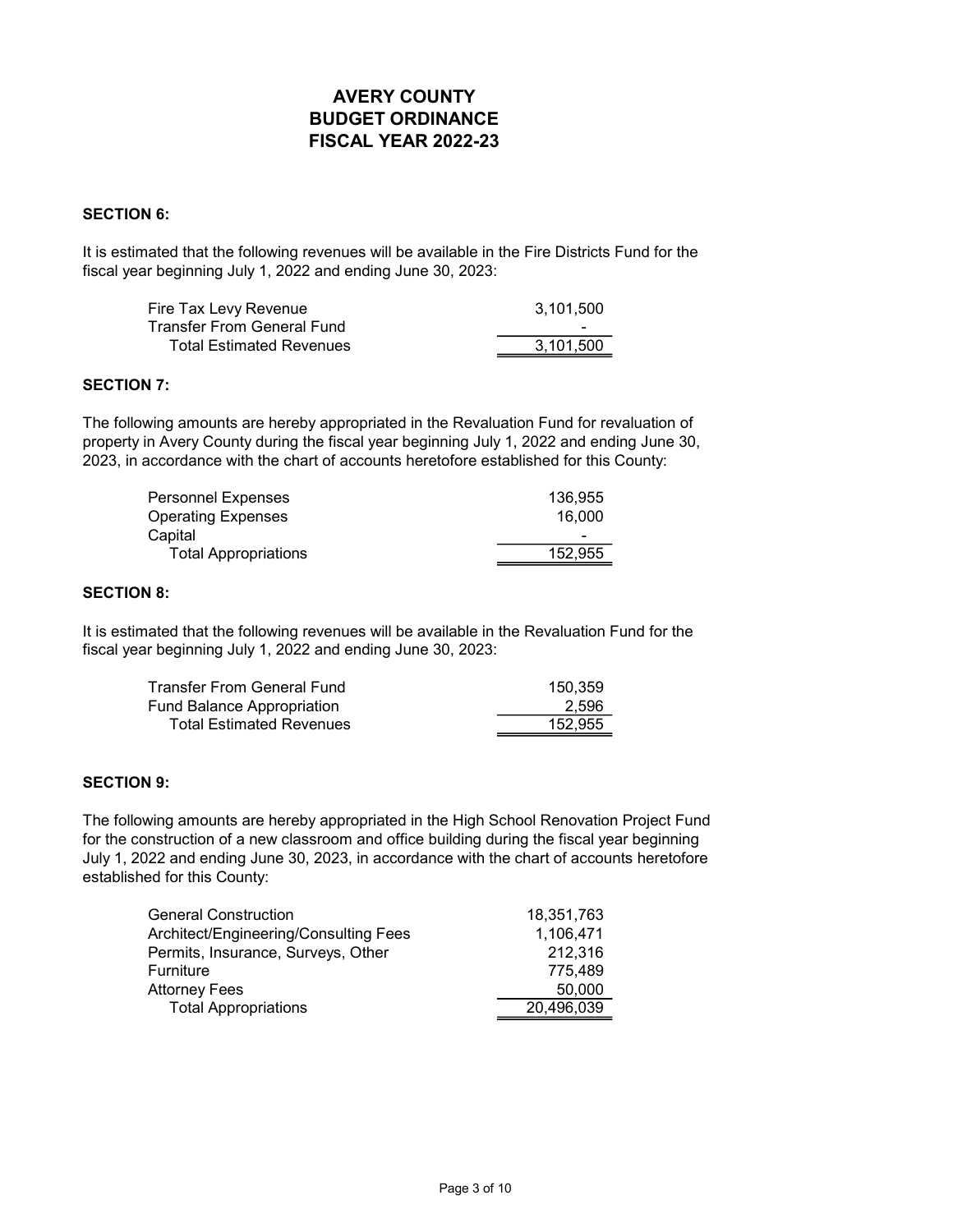#### SECTION 10:

It is estimated that the following revenues will be available in the High School Renovation Project Fund for the fiscal year beginning July 1, 2022 and ending June 30, 2023:

| Transfer from General Fund      | 7,436,045  |
|---------------------------------|------------|
| Proceeds from Bank Financing    | 11,000,000 |
| Proceeds from Interest Income   | 112.968    |
| Proceeds from Lottery Fund      | 1,947,026  |
| <b>Total Estimated Revenues</b> | 20,496,039 |

### SECTION 11:

The following amounts are hereby appropriated in the Ag Building Community Room Project Fund for the construction of an community room addition during the fiscal year beginning July 1, 2022 and ending June 30, 2023, in accordance with the chart of accounts heretofoe established for this County:

| General Construction                  | 1.395.000 |
|---------------------------------------|-----------|
| Architect/Engineering/Consulting Fees | 71.700    |
| Permits, Insurance, Surveys, Other    | 18.300    |
| Furniture                             | 65,000    |
| <b>Total Appropriations</b>           | 1.550.000 |

#### SECTION 12:

It is estimated that the following revenues will be available in the Ag Building Community Room Project Fund for the fiscal year beginning July 1, 2022 and ending June 30, 2023:

| Fund Balance Appropriation      | 1.550.000 |
|---------------------------------|-----------|
| <b>Total Estimated Revenues</b> | 1.550.000 |

#### SECTION 13:

The following amounts are hereby appropriated in the Grants Project Fund for community development in Avery County during the fiscal year beginning July 1, 2022 and ending June 30, 2023, in accordance with the chart of accounts heretofore established for this County:

Neighborhood Revitalization Program 750,000

-

750,000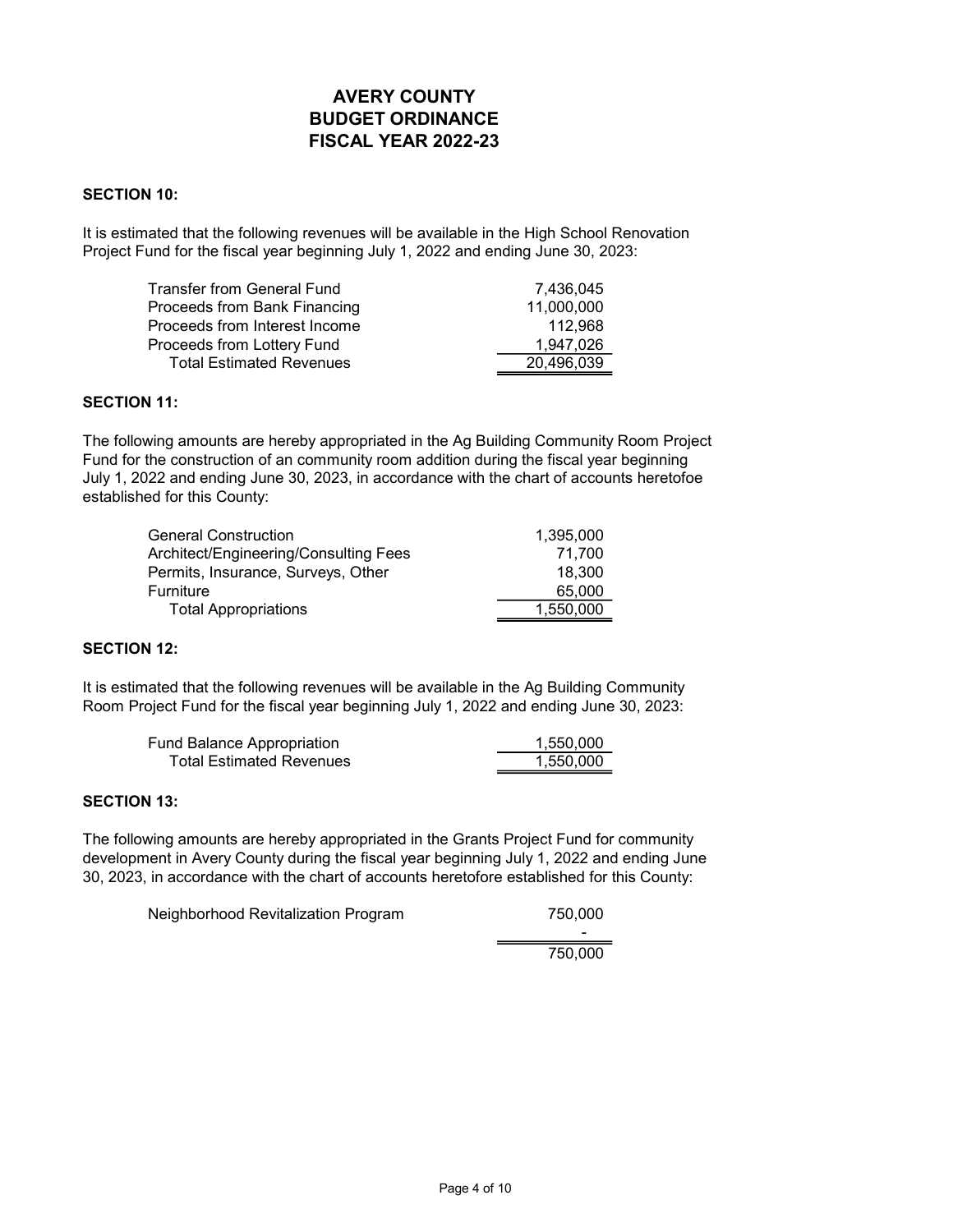#### SECTION 14:

It is estimated that the following revenues will be available in the Grant Projects Fund for the fiscal year beginning July 1, 2022 and ending June 30, 2023:

### SECTION 15:

The following amounts are hereby appropriated in the Special Revenue Fund for the Deed of trust Fund in Avery County during the fiscal year beginning July 1, 2022 and ending June 30, 2023, in accordance with the chart of accounts heretofore established for this County:

| Deed of Trust | 20,000                   |
|---------------|--------------------------|
|               | $\overline{\phantom{0}}$ |
|               | 20,000                   |

#### SECTION 16:

It is estimated that the following revenues will be available in the Special Revenue Fund for the fiscal year beginning July 1, 2022 and ending June 30, 2023:

| Deed of Trust Revenue | 20.000 |
|-----------------------|--------|
|                       |        |

### SECTION 17:

The following amounts are hereby appropriated in the Special Revenue Fund for the Fines and Forfeitures Fund in Avery County during the fiscal year beginning July 1, 2022 and ending June 30, 2023, in accordance with the chart of accounts heretofore established for this County:

| <b>Fines and Forfeitures</b> | 180,000                  |
|------------------------------|--------------------------|
|                              | $\overline{\phantom{0}}$ |
|                              | 180,000                  |

### SECTION 18:

It is estimated that the following revenues will be available in the Special Revenue Fund for the fiscal year beginning July 1, 2022 and ending June 30, 2023:

Fines and Forfeitures Revenue 180,000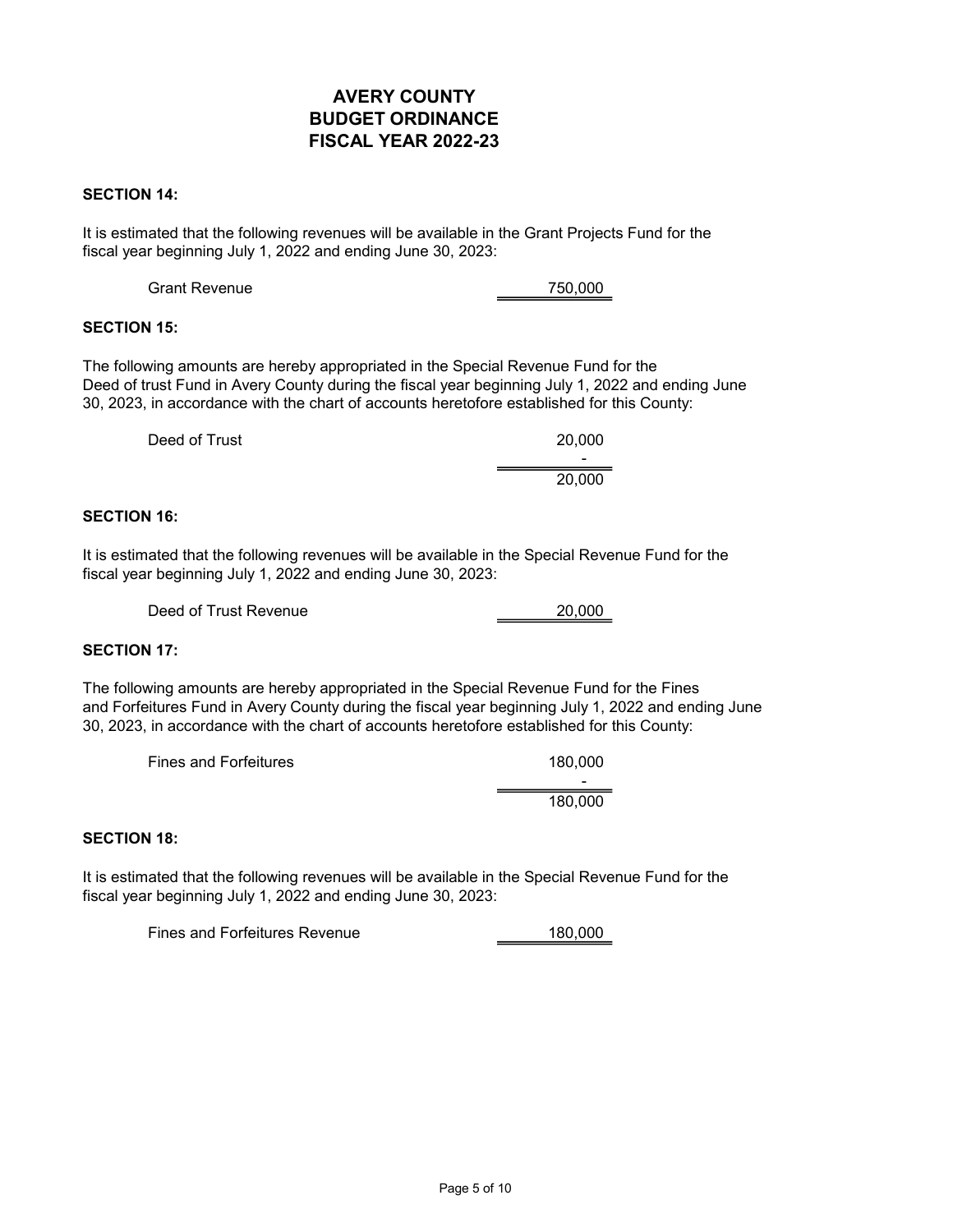#### SECTION 19:

The following amounts are hereby appropriated in the Special Revenue Fund for the Payee Representative Fund in Avery County during the fiscal year beginning July 1, 2022 and ending June 30, 2023, in accordance with the chart of accounts heretofore established for this County:

| Payee Representative | 200,000                  |
|----------------------|--------------------------|
|                      | $\overline{\phantom{0}}$ |
|                      | 200,000                  |

#### SECTION 20:

It is estimated that the following revenues will be available in the Grant Projects Fund for the fiscal year beginning July 1, 2022 and ending June 30, 2023:

| 200,000 |
|---------|
|         |

#### SECTION 21:

The following amounts are hereby appropriated in the Grants Project Fund for the American Rescue Plan in Avery County during the fiscal year beginning July 1, 2022 and ending June 30, 2023, in accordance with the chart of accounts heretofore established for this County:

| <b>Broadband Expansion</b> | 3,000,000 |
|----------------------------|-----------|
|                            | -         |
|                            | 3.000.000 |

#### SECTION 22:

It is estimated that the following revenues will be available in the Grant Projects Fund for the fiscal year beginning July 1, 2022 and ending June 30, 2023:

| <b>Grant Revenue</b> | 3,000,000 |
|----------------------|-----------|
|                      |           |

### SECTION 23:

The following amounts are hereby appropriated in the Grants Project Fund for the DSS State Budget Grant in Avery County during the fiscal year beginning July 1, 2022 and ending June 30, 2023, in accordance with the chart of accounts heretofore established for this County:

| General Construction                  | 620,000 |
|---------------------------------------|---------|
| Architect/Engineering/Consulting Fees | 50,000  |
| Permits, Insurance, Surveys, Other    | 25,000  |
| Furniture                             | 80,000  |
| Site Prep                             | 25,000  |
| <b>Total Appropriations</b>           | 800,000 |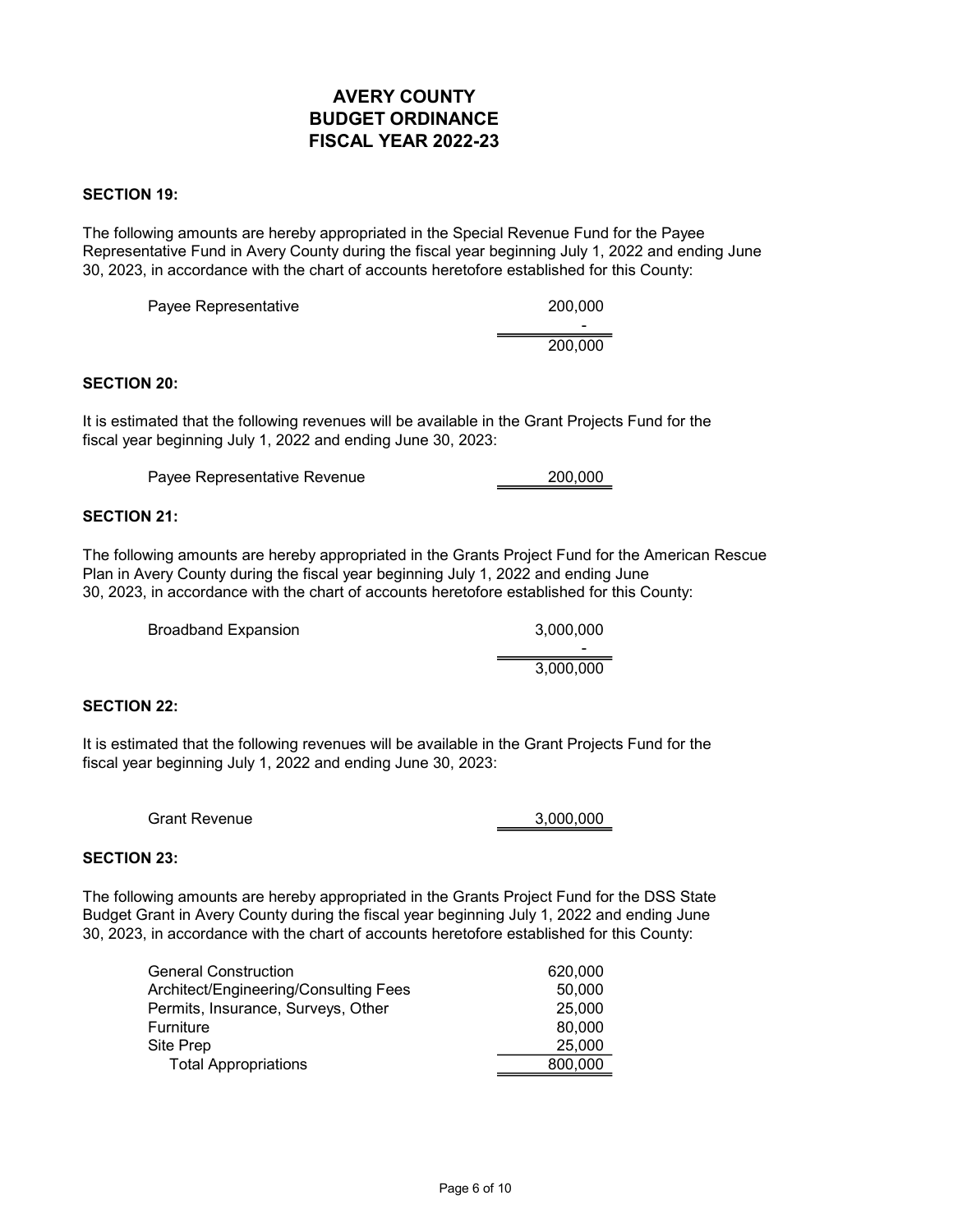#### SECTION 24:

It is estimated that the following revenues will be available in the Grant Projects Fund for the fiscal year beginning July 1, 2022 and ending June 30, 2023:

| <b>Grant Revenue</b>            | 800,000 |
|---------------------------------|---------|
| Fund Balance Appropriation      | -       |
| <b>Total Estimated Revenues</b> | 800.000 |

#### SECTION 25:

The following amounts are hereby appropriated in the Grants Project Fund for the Probation State Budget Grant in Avery County during the fiscal year beginning July 1, 2022 and ending June 30, 2023, in accordance with the chart of accounts heretofore established for this County:

| General Construction                  | 538,000 |
|---------------------------------------|---------|
| Architect/Engineering/Consulting Fees | 12,000  |
| Permits, Insurance, Surveys, Other    | 25,000  |
| Furniture                             |         |
| Site Prep                             | 25,000  |
| <b>Total Appropriations</b>           | 600,000 |

### SECTION 26:

It is estimated that the following revenues will be available in the Grant Projects Fund for the fiscal year beginning July 1, 2022 and ending June 30, 2023:

| <b>Grant Revenue</b>            | 600,000                  |
|---------------------------------|--------------------------|
| Fund Balance Appropriation      | $\overline{\phantom{a}}$ |
| <b>Total Estimated Revenues</b> | 600.000                  |

### SECTION 27:

The following amounts are hereby appropriated in the Grants Project Fund for the General Capital State Budget Grant in Avery County during the fiscal year beginning July 1, 2022 and ending June 30, 2023, in accordance with the chart of accounts heretofore established for this County:

| General Construction                  | 430,000 |
|---------------------------------------|---------|
| Architect/Engineering/Consulting Fees | 10,000  |
| Permits, Insurance, Surveys, Other    | 10,000  |
| Furniture                             |         |
| Site Prep                             |         |
| <b>Total Appropriations</b>           | 450.000 |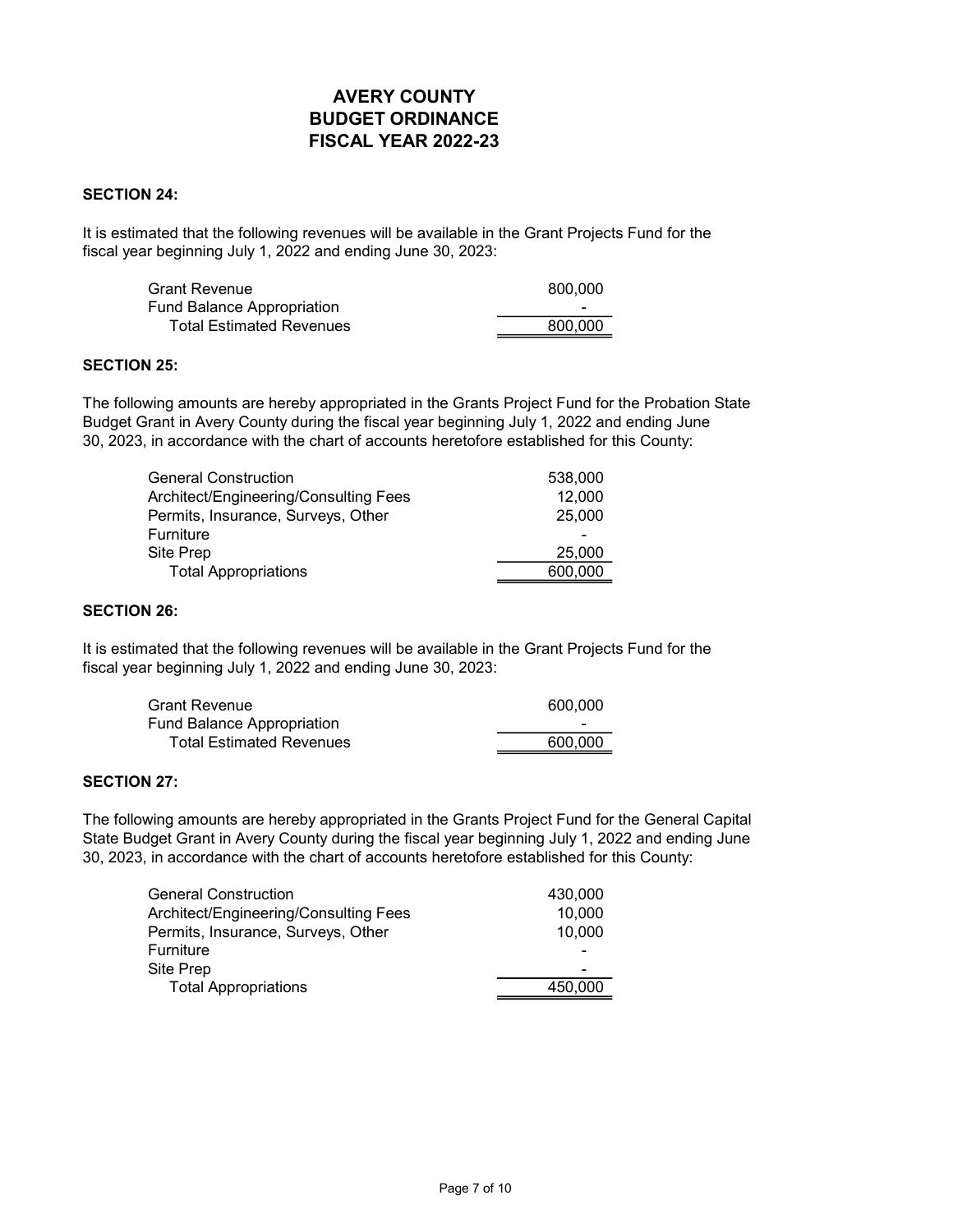#### SECTION 28:

It is estimated that the following revenues will be available in the Grant Projects Fund for the fiscal year beginning July 1, 2022 and ending June 30, 2023:

| <b>Grant Revenue</b>            | 450.000                  |
|---------------------------------|--------------------------|
| Fund Balance Appropriation      | $\overline{\phantom{0}}$ |
| <b>Total Estimated Revenues</b> | 450.000                  |

#### SECTION 29:

The following amounts are hereby appropriated in the Grants Project Fund for the Emergency Mgmt. State Budget Grant in Avery County during the fiscal year beginning July 1, 2022 and ending June 30, 2023, in accordance with the chart of accounts heretofore established for this County:

| Capital Expenditures        | 100.000 |
|-----------------------------|---------|
| <b>Total Appropriations</b> | 100.000 |

### SECTION 30:

It is estimated that the following revenues will be available in the Grant Projects Fund for the fiscal year beginning July 1, 2022 and ending June 30, 2023:

| <b>Grant Revenue</b>              | 100.000                  |
|-----------------------------------|--------------------------|
| <b>Fund Balance Appropriation</b> | $\overline{\phantom{a}}$ |
| <b>Total Estimated Revenues</b>   | 100.000                  |

#### SECTION 31:

The following amounts are hereby appropriated in the Grants Project Fund for the Sheriff's Office State Budget Grant in Avery County during the fiscal year beginning July 1, 2022 and ending June 30, 2023, in accordance with the chart of accounts heretofore established for this County:

| <b>Capital Expenditures</b> | 84.270 |
|-----------------------------|--------|
| <b>Total Appropriations</b> | 84.270 |

### SECTION 32:

It is estimated that the following revenues will be available in the Grant Projects Fund for the fiscal year beginning July 1, 2022 and ending June 30, 2023:

| <b>Grant Revenue</b>              | 84.270 |
|-----------------------------------|--------|
| <b>Fund Balance Appropriation</b> | -      |
| <b>Total Estimated Revenues</b>   | 84.270 |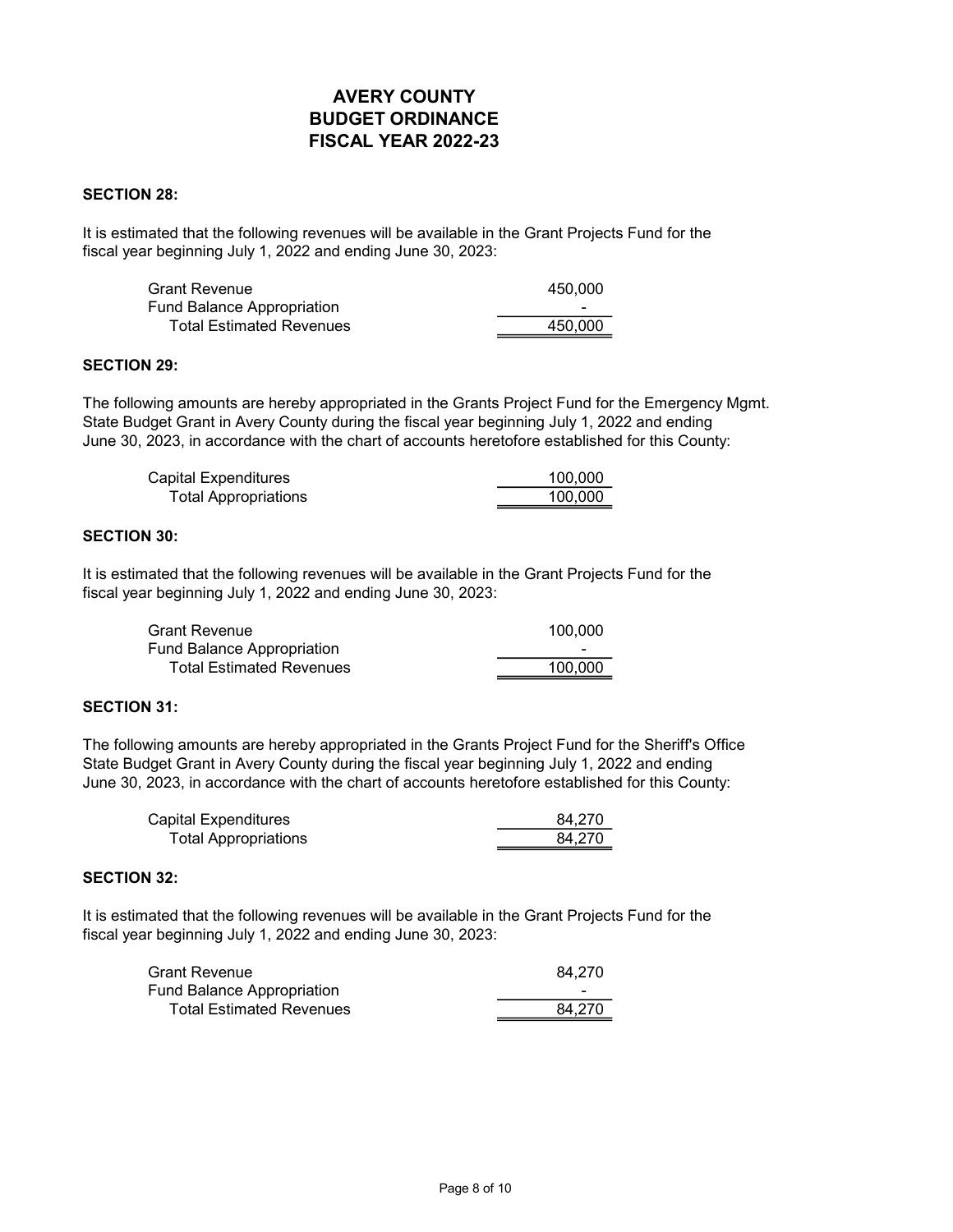#### SECTION 33:

There is hereby levied a tax at the rate of thirty-four and one half cents (\$0.345) per hundred dollars (\$100) valuation of property listed as of January 1, 2022 for the purpose of raising revenue included in "Ad Valorem Taxes" in the General Fund in Section 2 of this ordinance.

This rate of tax is based on an estimated total valuation of property for the purpose of taxation of \$5,883,057,594 and an estimated collection rate of 96.5%.

#### SECTION 34:

There is hereby levied a tax at the rate of five and one half cents (\$0.055) per hundred dollars (\$100) valuation of property listed as of January 1, 2022 for the purpose of raising revenue included in "Fire Tax Levy Revenue" in the Fire Districts Fund in Section 6 of this ordinance.

This rate of tax is based on an estimated total valuation of property for the purpose of taxation of \$5,883,057,594 and an estimated collection rate of 96.5%.

#### SECTION 35:

The Budget Officer is hereby authorized to transfer appropriations as contained herein in accordance with the Avery County Board of Commissioners Policy Manual.